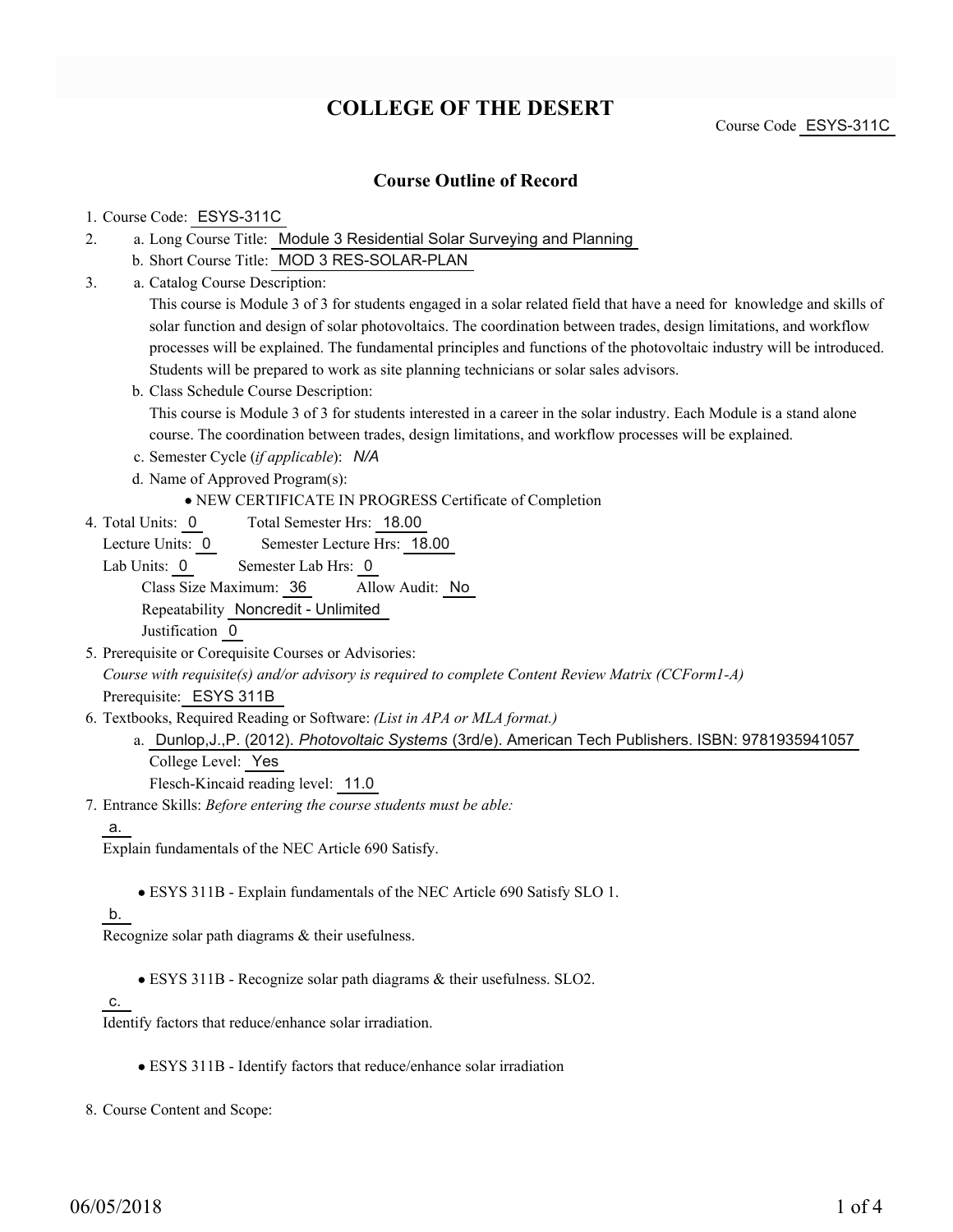# ESYS 311C-Module 3 Residential Solar Surveying and Planning

## Lecture:

## **1. PV Module Fundamentals**

- 1.1. Explain how a solar cell converts sunlight into electric power
- 1.2. Have basic knowledge of solar module construction
- 1.3. Identify output values of solar modules by exploring manufacturing availability
- 1.4. Define measurement conditions for solar cells and modules (STC, NOCT, PTC)
- 1.5. Compare the performance and characteristics of various cell materials
- 1.6. Understand efficiency of solar modules

## 2**. System Components**

- 2.1. Describe common solar module mounting techniques (ground, roof, pole)
- 2.2. Identify system components (inverter, charge controller, combiner, batteries, etc.)
- 2.3. Describe purpose and operation of system components

## **3 . PV System Sizing**

- 3.1. Explain DC system output versus AC production
- 3.2. Analyze load demand calculation methodologies
- 3.3. Identify de-rating factors
- 3.4. Usage of NREL's PV-Watts
- 3.5. Sizing grid-tied versus standalone systems
- 3.6. Explain string inverters versus micro-inverters
- 3.8. Calculate PV Design
- 3.9. Calculate battery storage needs for electrical (EV)

Lab: *(if the "Lab Hours" is greater than zero this is required)*

9. Course Student Learning Outcomes:

#### 1.

Explain efficient of solar modules to future solar clients and customers.

## 2.

Apply National Electrical Code (NEC) solar systems grounding techniques.

## 3.

Explain to solar clients the difference between inverters and micro inverters during a solar installation.

## 4.

Plan the preliminary design of a single family residential solar systems.

10. Course Objectives: Upon completion of this course, students will be able to:

a. Describe efficiency of solar modules. satisfy SLO 1.

- b. Describe common solar module mounting techniques (ground, roof, pole) \* SLO2.
- c. Identify system components (inverter, charge controller, combiner, batteries, etc.)
- d. Explain DC system output versus AC production.
- e. Explain string inverters versus micro-inverters\*SLO3.

Methods of Instruction: *(Integration: Elements should validate parallel course outline elements)* 11.

- a. Activity
- b. Collaborative/Team
- c. Demonstration, Repetition/Practice
- d. Discussion
- e. Lecture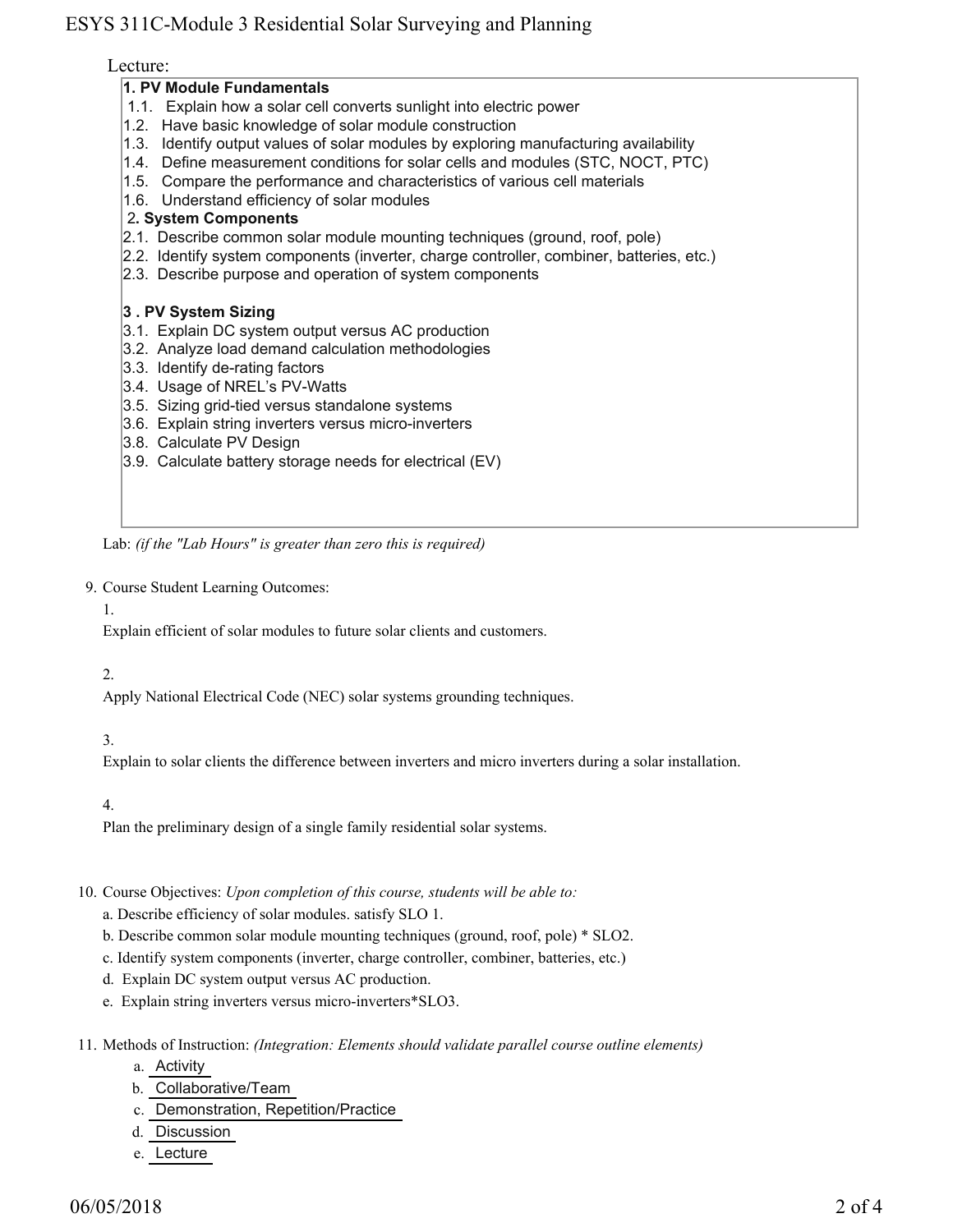# ESYS 311C-Module 3 Residential Solar Surveying and Planning

- f. Participation
- g. Technology-based instruction
- 12. Assignments: (List samples of specific activities/assignments students are expected to complete both in and outside of class.) In Class Hours: 18.00
	- Outside Class Hours: 36.00
		- a. In-class Assignments
			- 1. Explain solar efficiency and the factors affecting solar performance \* SLO(1)
			- 2. Explain methods for proper electrical grounding.\*SLO(2)
			- 3. Participate in the discussion to identify differences between inverter and micro inverters SLO (3)
			- 4. Evaluate industry tools.
		- b. Out-of-class Assignments
			- 1. Read assigned text.
			- 2. Assigned worksheets
			- 3. Evaluate energy bill
- 13. Methods of Evaluating Student Progress: The student will demonstrate proficiency by:
	- True/false/multiple choice examinations
	- Student preparation
	- Organizational/timelines assessment
- 14. Methods of Evaluating: Additional Assessment Information:
- 15. Need/Purpose/Rationale -- All courses must meet one or more CCC missions.
	- PO Career and Technical Education
		- Fulfill the requirements for an entry- level position in their field.
		- Apply critical thinking skills to execute daily duties in their area of employment.
		- Display the skills and aptitude necessary to pass certification exams in their field.
		- Exhibit effective written, oral communication and interpersonal skills.
	- IO Scientific Inquiry

Recognize the utility of the scientific method and its application to real life situations and natural phenomena.

| 16. Comparable Transfer Course |        |                      |                     |                     |
|--------------------------------|--------|----------------------|---------------------|---------------------|
| <b>University System</b>       | Campus | <b>Course Number</b> | <b>Course Title</b> | <b>Catalog Year</b> |

17. Special Materials and/or Equipment Required of Students:

Required Material? 18. Materials Fees:

## **Material or Item Cost Per Unit Total Cost Per Unit**

19. Provide Reasons for the Substantial Modifications or New Course:

This course is developed to meet the goals of the California Energy Efficiency Strategic Plan (CEESP) which mandates that 100 percent of all new homes in California will be Zero Net Energy starting in 2020 and 50 percent of commercial buildings by 2030. Solar technology is the leading technology used to offset electrical demand from the power grid. California has acknowledged the shortage of qualified and available work force to meet these new mandates. The course is designed as employment preparation for all students wishing to enter the advanced energy industry.

- a. Cross-Listed Course *(Enter Course Code)*: *N/A* 20.
	- b. Replacement Course *(Enter original Course Code)*: *N/A*